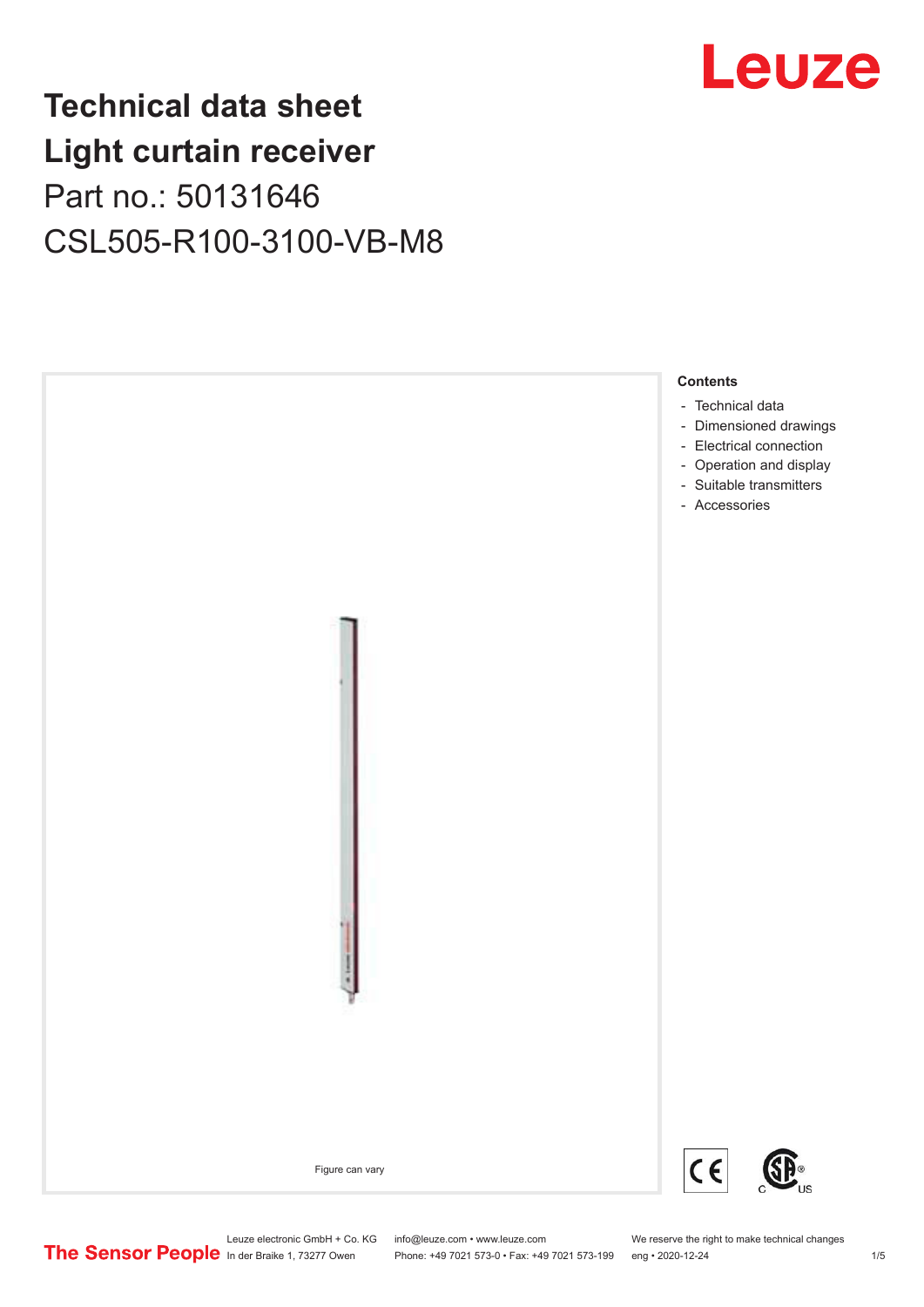#### <span id="page-1-0"></span>**Technical data**

# Leuze

**Signal OUT** 

| <b>Basic data</b>                                     |                              |
|-------------------------------------------------------|------------------------------|
| <b>Series</b>                                         | 505                          |
| <b>Operating principle</b>                            | Throughbeam principle        |
| Device type                                           | Receiver                     |
| <b>Application</b>                                    | Precise object detection     |
| <b>Special version</b>                                |                              |
| <b>Special version</b>                                | Crossed-beam scanning        |
|                                                       | Diagonal-beam scanning       |
|                                                       | Parallel-beam scanning       |
|                                                       | Teach input                  |
|                                                       | Warning output               |
| <b>Optical data</b>                                   |                              |
| <b>Operating range</b>                                | Guaranteed operating range   |
| <b>Operating range</b>                                | 0.35m                        |
| <b>Measurement field length</b>                       | 3,100 mm                     |
| Number of beams                                       | 32 Piece(s)                  |
| Beam spacing                                          | 100 mm                       |
| <b>Measurement data</b>                               |                              |
| Minimum object diameter                               | 102.5 mm                     |
| <b>Electrical data</b>                                |                              |
| <b>Protective circuit</b>                             | Inductive protection         |
|                                                       | Polarity reversal protection |
|                                                       | Short circuit protected      |
|                                                       |                              |
| Performance data                                      |                              |
| Supply voltage $U_{\rm B}$                            | 18  30 V, DC                 |
|                                                       |                              |
| <b>Outputs</b>                                        |                              |
| Number of digital switching outputs 2 Piece(s)        |                              |
| <b>Switching outputs</b>                              |                              |
|                                                       |                              |
| <b>Switching output 1</b>                             |                              |
| <b>Switching element</b>                              | Transistor, Push-pull        |
| <b>Switching principle</b>                            | Light/dark reversible        |
|                                                       |                              |
| <b>Switching output 2</b><br><b>Switching element</b> | Transistor, Push-pull        |
| <b>Switching principle</b>                            | Light/dark reversible        |
|                                                       |                              |
| <b>Timing</b>                                         |                              |
| Cycle time                                            | 36 ms                        |
| Response time per beam                                | $1,000 \,\mu s$              |
|                                                       |                              |

#### **Connection**

**Number of connections** 1 Piece(s)

|                                | Teach input                   |
|--------------------------------|-------------------------------|
|                                | Voltage supply                |
| Type of connection             | Connector                     |
| <b>Thread size</b>             | M8                            |
| <b>Type</b>                    | Male                          |
| <b>Material</b>                | Metal                         |
| No. of pins                    | 4-pin                         |
| Encoding                       | A-coded                       |
| <b>Mechanical data</b>         |                               |
| Design                         | Cubic                         |
| Dimension (W x H x L)          | 10 mm x 3,370 mm x 27 mm      |
| <b>Housing material</b>        | Metal                         |
| <b>Metal housing</b>           | Aluminum                      |
| Lens cover material            | Plastic                       |
| <b>Housing color</b>           | Silver                        |
| Type of fastening              | Through-hole mounting         |
| <b>Operation and display</b>   |                               |
| Type of display                | LED                           |
| <b>Number of LEDs</b>          | 2 Piece(s)                    |
| Type of configuration          | Software                      |
|                                | Via pin assignment            |
| <b>Environmental data</b>      |                               |
| Ambient temperature, operation | $-3050 °C$                    |
| Ambient temperature, storage   | $-40$ 65 °C                   |
| <b>Certifications</b>          |                               |
| Degree of protection           | IP 65                         |
| <b>Protection class</b>        | III                           |
| <b>Standards applied</b>       | EN 60947-5-2 (German version) |
| <b>Classification</b>          |                               |
| <b>Customs tariff number</b>   | 90314990                      |
| eCl@ss 5.1.4                   | 27270910                      |
| eCl@ss 8.0                     | 27270910                      |
| eCl@ss 9.0                     | 27270910                      |
| eCl@ss 10.0                    | 27270910                      |
| eCl@ss 11.0                    | 27270910                      |
| <b>ETIM 5.0</b>                | EC002549                      |
| <b>ETIM 6.0</b>                | EC002549                      |
| <b>ETIM 7.0</b>                | EC002549                      |
|                                |                               |

**Connection 1**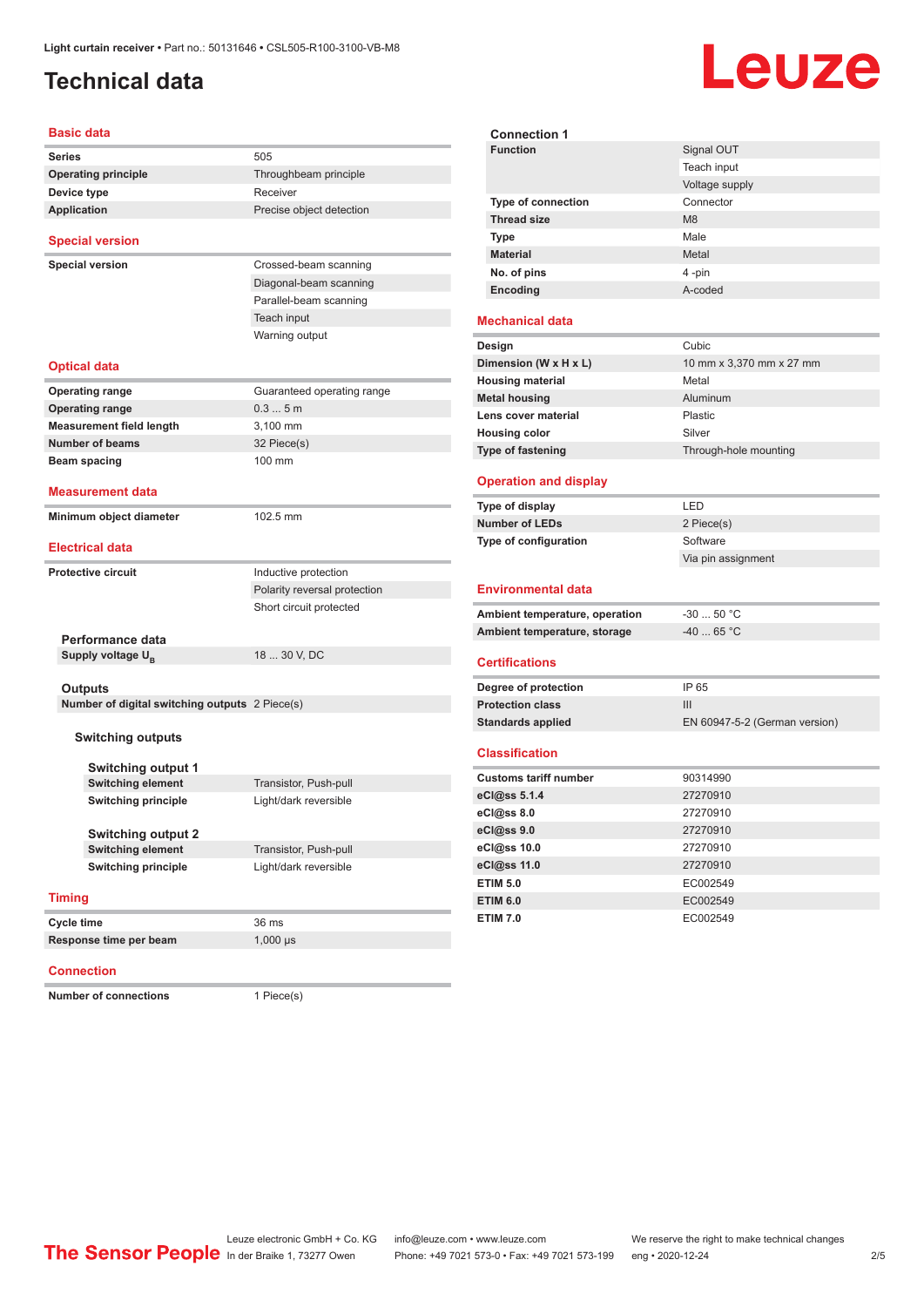#### <span id="page-2-0"></span>**Dimensioned drawings**

Leuze

All dimensions in millimeters



Observe the exact dimensions in the chapter "Technical data, dimensioned drawings" in the operating instructions.

### **Electrical connection**

**Connection 1**

| <b>Function</b>    | Signal OUT     |
|--------------------|----------------|
|                    | Teach input    |
|                    | Voltage supply |
| Type of connection | Connector      |
| <b>Thread size</b> | M <sub>8</sub> |
| <b>Type</b>        | Male           |
| <b>Material</b>    | Metal          |
| No. of pins        | $4 - pin$      |
| Encoding           | A-coded        |

#### **Pin Pin assignment**

| $\overline{2}$          | OUT 1 / Teach-in / Warning output |
|-------------------------|-----------------------------------|
| 3                       | <b>GND</b>                        |
| $\overline{\mathbf{4}}$ | OUT <sub>2</sub>                  |
|                         |                                   |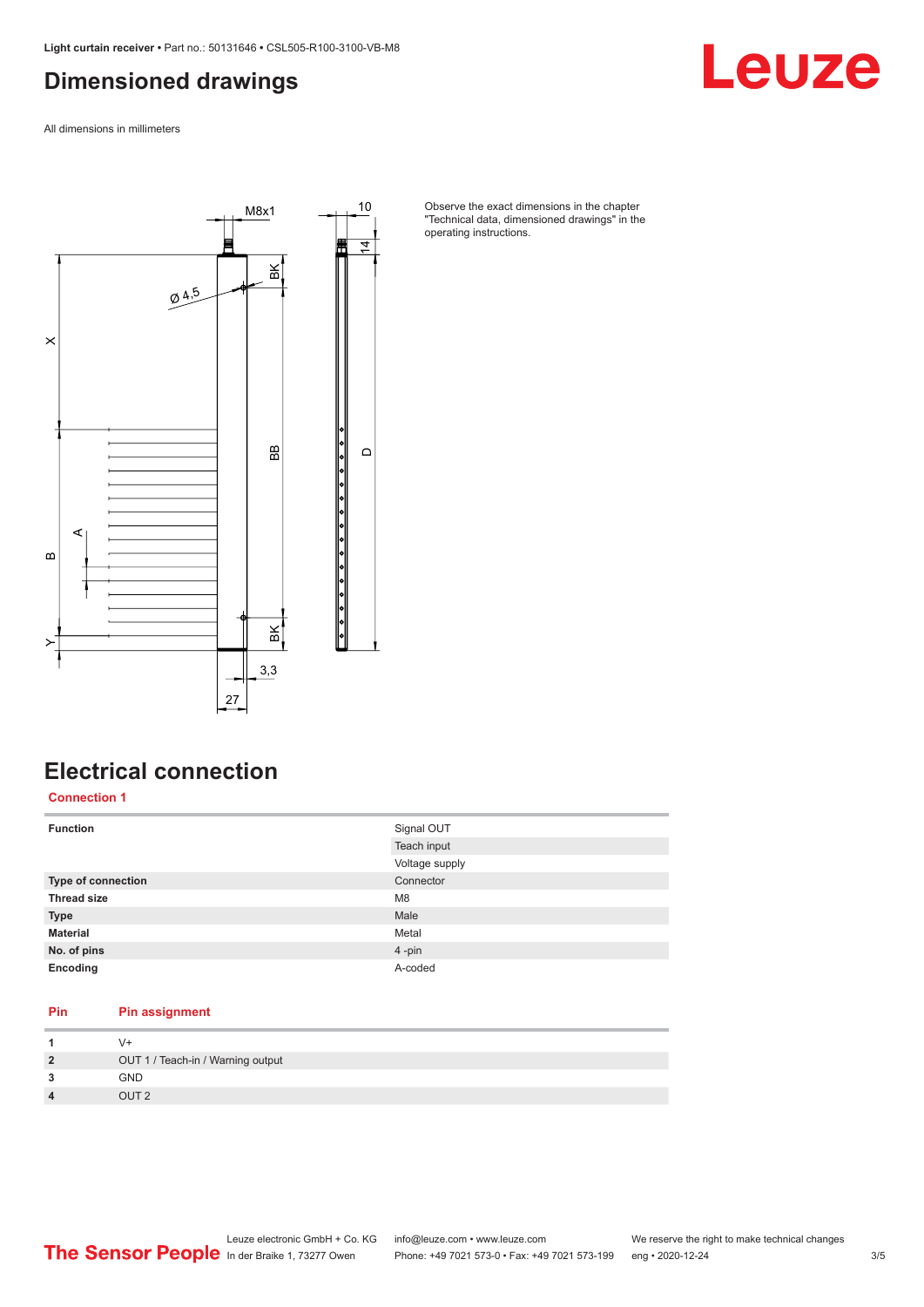#### <span id="page-3-0"></span>**Operation and display**

## Leuze

| <b>Display LED 1</b>       | <b>Display LED 2</b>       | <b>Meaning</b>                   |
|----------------------------|----------------------------|----------------------------------|
| Off                        | Off                        | Off                              |
| Red, continuous light      | Red, continuous light      | Operational readiness            |
| Red, continuous light      | Off                        | Object detected                  |
| Red, flashing              | Red, continuous light      | Ready with minor error           |
| Red, flashing              | Off                        | Object detected with minor error |
| Red, double flash          | Off                        | Configuration error              |
| Red, flashing in phase     | Red, flashing in phase     | Serious error A                  |
| Red, flashing out of phase | Red, flashing out of phase | Serious error B                  |
| Red, continuous light      | Red, double flash          | Teach event successful           |

#### **Suitable transmitters**

| Part no. | <b>Designation</b>         | <b>Article</b>               | <b>Description</b>                                                                                                                                                                                   |
|----------|----------------------------|------------------------------|------------------------------------------------------------------------------------------------------------------------------------------------------------------------------------------------------|
| 50132067 | CSL505-T100-3100-<br>VB-M8 | Light curtain<br>transmitter | Application: Precise object detection<br>Special version: Diagonal-beam scanning, Crossed-beam scanning, Parallel-<br>beam scanning<br>Operating range: 0.3  5 m<br>Connection: Connector, M8, 4-pin |

#### **Accessories**

#### Connection technology - Connection cables

|   | Part no. | <b>Designation</b> | <b>Article</b>   | <b>Description</b>                                                                                                                                |
|---|----------|--------------------|------------------|---------------------------------------------------------------------------------------------------------------------------------------------------|
| ē | 50130856 | KD U-M8-4A-P1-050  | Connection cable | Connection 1: Connector, M8, Axial, Female, 4-pin<br>Connection 2: Open end<br>Shielded: No<br>Cable length: 5,000 mm<br>Sheathing material: PUR  |
|   | 50130850 | KD U-M8-4A-V1-050  | Connection cable | Connection 1: Connector, M8, Axial, Female, 4-pin<br>Connection 2: Open end<br>Shielded: No<br>Cable length: 5,000 mm<br>Sheathing material: PVC  |
|   | 50130869 | KD U-M8-4W-V1-020  | Connection cable | Connection 1: Connector, M8, Angled, Female, 4-pin<br>Connection 2: Open end<br>Shielded: No<br>Cable length: 2,000 mm<br>Sheathing material: PVC |

#### Configuration devices

|                          | Part no. | <b>Designation</b> | <b>Article</b> | <b>Description</b>                                            |
|--------------------------|----------|--------------------|----------------|---------------------------------------------------------------|
| <b>Expertise Service</b> | 50132069 | CSL505-Interface   | Module         | Connection: Sub-D<br>Functions: Configuration and test device |